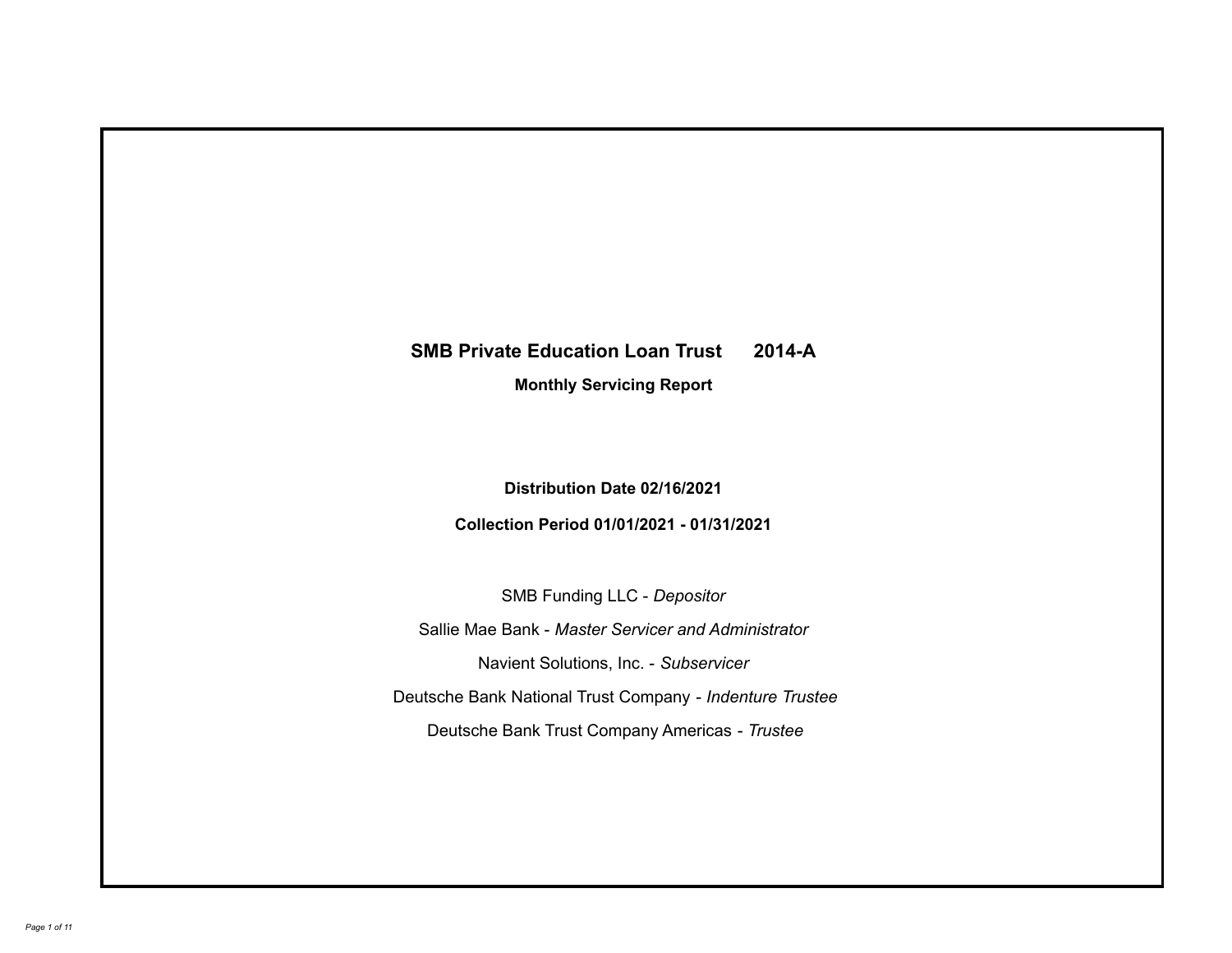| A           | <b>Student Loan Portfolio Characteristics</b>   |                   | 08/07/2014       | 12/31/2020       | 01/31/2021       |
|-------------|-------------------------------------------------|-------------------|------------------|------------------|------------------|
|             | <b>Principal Balance</b>                        |                   | \$361,523,983.59 | \$142,040,061.65 | \$139,674,152.06 |
|             | Interest to be Capitalized Balance              |                   | 17,313,307.43    | 1,956,425.11     | 1,960,999.36     |
|             | Pool Balance                                    |                   | \$378,837,291.02 | \$143,996,486.76 | \$141,635,151.42 |
|             | Weighted Average Coupon (WAC)                   |                   | 7.81%            | 7.86%            | 7.87%            |
|             | Weighted Average Remaining Term                 |                   | 138.29           | 177.21           | 177.88           |
|             | Number of Loans                                 |                   | 33,555           | 13,047           | 12,829           |
|             | Number of Borrowers                             |                   | 26,651           | 10,296           | 10,123           |
|             | Pool Factor                                     |                   |                  | 0.380101142      | 0.373868029      |
|             | Since Issued Total Constant Prepayment Rate (1) |                   |                  | 7.22%            | 7.17%            |
| $\sf B$     | <b>Debt Securities</b>                          | <b>Cusip/Isin</b> | 01/15/2021       |                  | 02/16/2021       |
|             | A <sub>2</sub> A                                | 784456AB1         | \$6,905,142.35   |                  | \$6,049,542.03   |
|             | A2B                                             | 784456AC9         | \$6,905,142.35   |                  | \$6,049,542.03   |
|             | A <sub>3</sub>                                  | 784456AD7         | \$50,000,000.00  |                  | \$50,000,000.00  |
|             | B                                               | 784456AE5         | \$36,000,000.00  |                  | \$36,000,000.00  |
|             | $\mathsf C$                                     | 784456AF2         | \$42,000,000.00  |                  | \$42,000,000.00  |
|             |                                                 |                   |                  |                  |                  |
| $\mathbf C$ |                                                 |                   | 01/15/2021       |                  |                  |
|             | <b>Certificates</b>                             | Cusip/Isin        |                  |                  | 02/16/2021       |
|             | <b>Excess Distribution</b>                      | 784456105         | \$100,000.00     |                  | \$100,000.00     |
| D           | <b>Account Balances</b>                         |                   | 01/15/2021       |                  | 02/16/2021       |
|             | Reserve Account Balance                         |                   | \$958,735.00     |                  | \$958,735.00     |
|             |                                                 |                   |                  |                  |                  |
| E           | <b>Asset / Liability</b>                        |                   | 01/15/2021       |                  | 02/16/2021       |
|             | Overcollateralization Percentage *              |                   | 30.69%           |                  | 30.74%           |
|             | Specified Overcollateralization Amount *        |                   | \$43,198,946.03  |                  | \$42,490,545.43  |
|             | Actual Overcollateralization Amount *           |                   | \$44,186,202.06  |                  | \$43,536,067.36  |

\* Based on the Rated debt securities (Class A and Class B Bonds)

(1) Since Issued Total CPR calculations found in monthly servicing reports issued on or prior to September 15, 2015 originally included loans that were removed from the pool by the sponsor because they became ineligible for the pool between the cut-off date and settlement date. On October 5, 2015, Since Issued Total CPR calculations were revised to exclude these loans and all prior monthly servicing reports were restated. For additional information, see 'Since Issued CPR Methodology' found on page 11 of this report.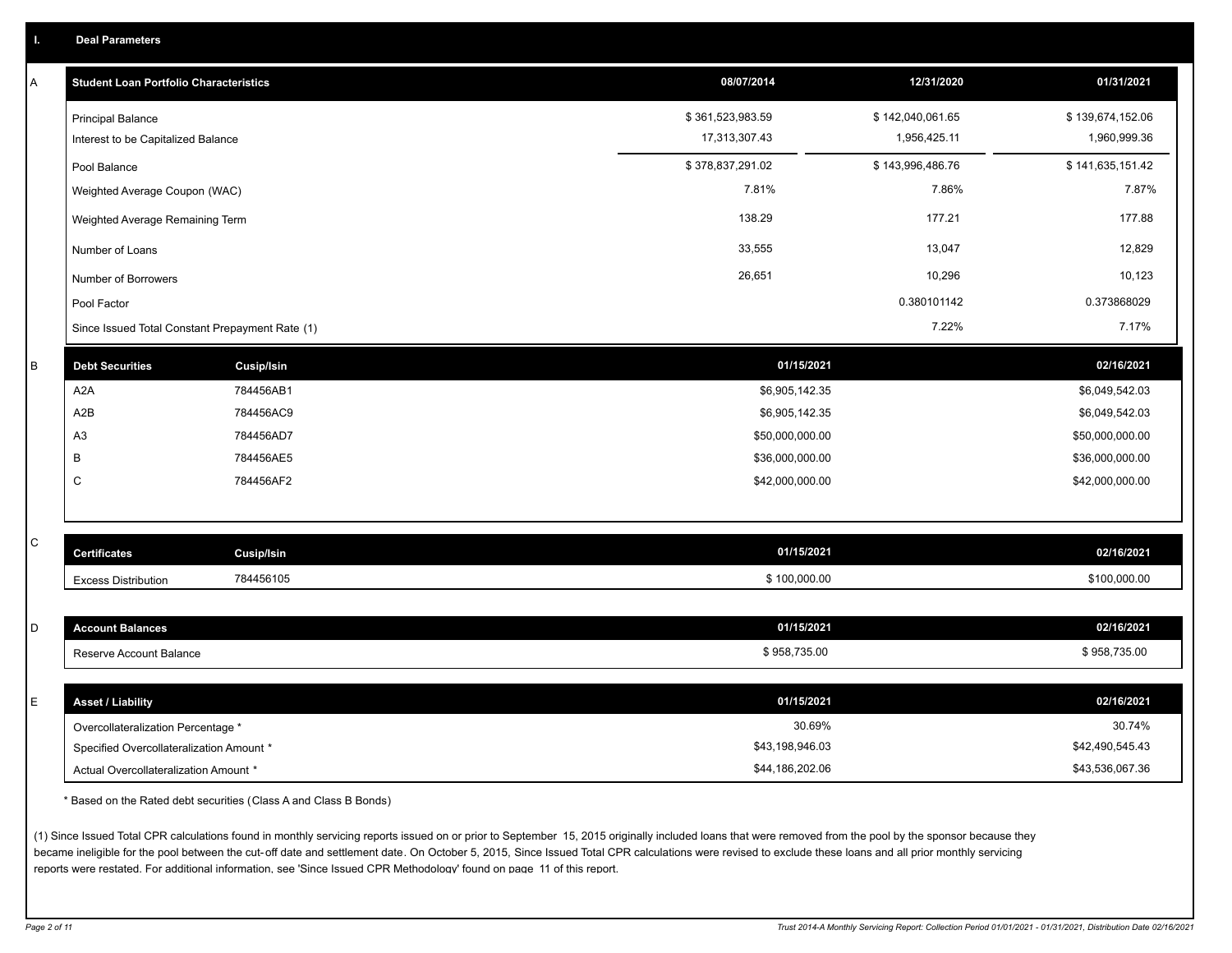| 2,439,781.86<br><b>Borrower Principal</b><br>0.00                               |  |
|---------------------------------------------------------------------------------|--|
|                                                                                 |  |
| <b>Consolidation Activity Principal</b>                                         |  |
| 0.00<br>Seller Principal Reimbursement                                          |  |
| 0.00<br>Servicer Principal Reimbursement                                        |  |
| 0.00<br>Delinquent Principal Purchases by Servicer                              |  |
| 0.00<br><b>Other Principal Deposits</b>                                         |  |
| \$2,439,781.86<br><b>Total Principal Receipts</b>                               |  |
| B<br><b>Student Loan Interest Receipts</b>                                      |  |
| 728,318.90<br><b>Borrower Interest</b>                                          |  |
| 0.00<br><b>Consolidation Activity Interest</b>                                  |  |
| 0.00<br>Seller Interest Reimbursement                                           |  |
| (712.51)<br>Servicer Interest Reimbursement                                     |  |
| 0.00<br>Delinquent Interest Purchases by Servicer                               |  |
| 5,532.81<br><b>Other Interest Deposits</b>                                      |  |
| \$733,139.20<br><b>Total Interest Receipts</b>                                  |  |
| \$68,850.33<br>С<br><b>Recoveries on Realized Losses</b>                        |  |
| \$88.93<br>D<br><b>Investment Income</b>                                        |  |
| \$0.00<br>Е<br><b>Funds Borrowed from Next Collection Period</b>                |  |
| \$0.00<br>F<br>Funds Repaid from Prior Collection Period                        |  |
| \$0.00<br>G<br><b>Loan Sale or Purchase Proceeds</b>                            |  |
| \$0.00<br>н<br><b>Initial Deposits to Collection Account</b>                    |  |
| \$0.00<br><b>Excess Transferred from Other Accounts</b>                         |  |
| \$0.00<br><b>Borrower Benefit Reimbursements</b><br>J                           |  |
| \$0.00<br>Κ<br><b>Gross Swap Receipt</b>                                        |  |
| \$0.00<br><b>Other Deposits</b><br>L                                            |  |
| \$0.00<br><b>Other Fees Collected</b><br>м                                      |  |
| \$3,241,860.32<br><b>AVAILABLE FUNDS</b><br>N                                   |  |
| \$73,872.27<br>O<br>Non-Cash Principal Activity During Collection Period        |  |
| \$0.00<br>P<br>Aggregate Purchased Amounts by the Depositor, Servicer or Seller |  |
| \$0.00<br>Q<br>Aggregate Loan Substitutions                                     |  |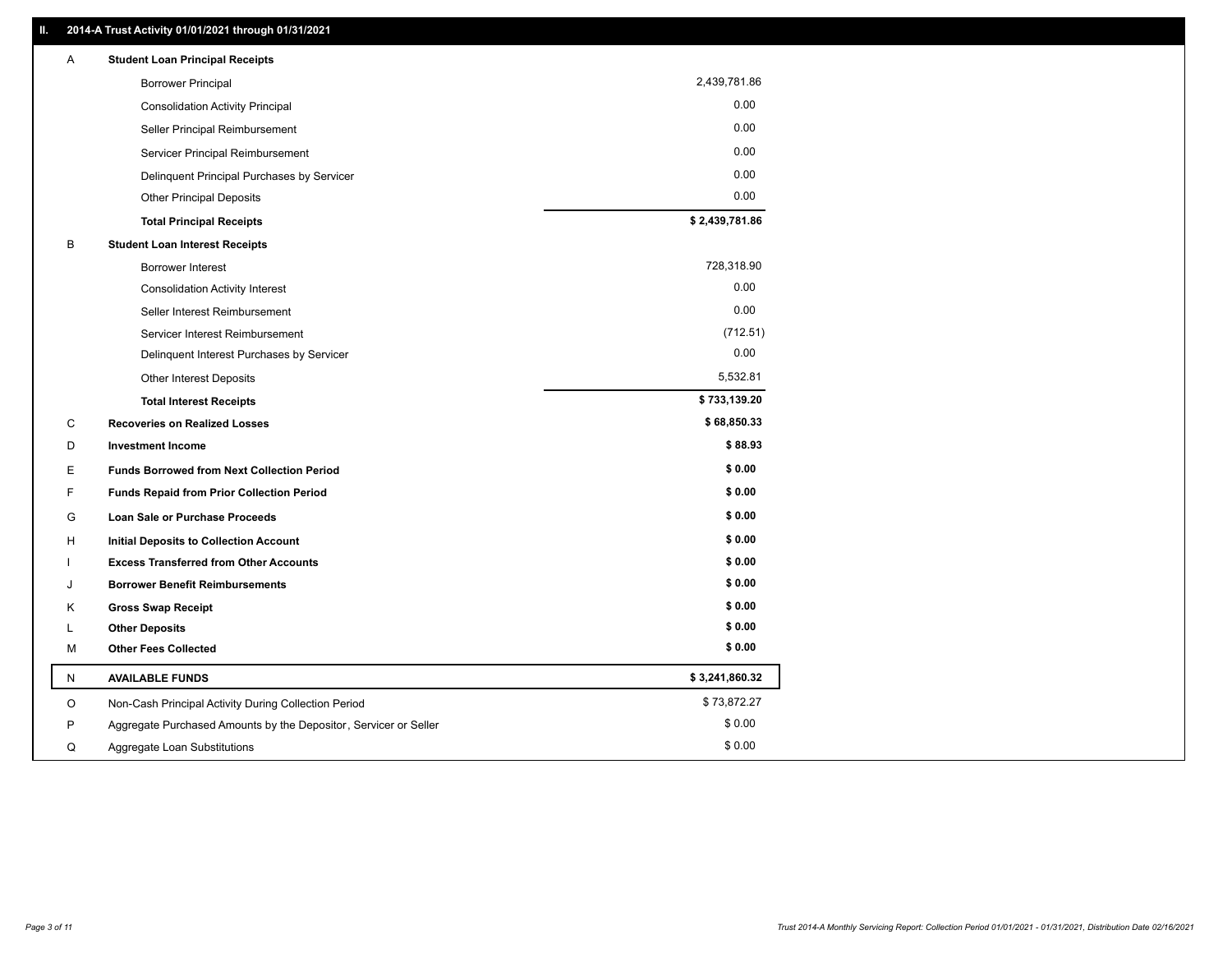|                   |                         |                          |         | 01/31/2021 |                  |                |                          |         | 12/31/2020 |                  |                |
|-------------------|-------------------------|--------------------------|---------|------------|------------------|----------------|--------------------------|---------|------------|------------------|----------------|
|                   |                         | <b>Wtd Avg</b><br>Coupon | # Loans | Principal  |                  | % of Principal | <b>Wtd Avg</b><br>Coupon | # Loans | Principal  |                  | % of Principal |
| INTERIM:          | IN SCHOOL               |                          | 8.63%   | 65         | \$906,767.21     | 0.640%         |                          | 8.62%   | 69         | \$976,042.52     | 0.678%         |
|                   | <b>GRACE</b>            |                          | 8.53%   | 13         | \$183,147.19     | 0.129%         |                          | 8.40%   | 12         | \$152,600.51     | 0.106%         |
|                   | <b>DEFERMENT</b>        |                          | 8.67%   | 574        | \$8,007,521.57   | 5.654%         |                          | 8.63%   | 598        | \$8,350,311.73   | 5.799%         |
| <b>REPAYMENT:</b> | <b>CURRENT</b>          |                          | 7.76%   | 11,359     | \$121,198,378.29 | 85.571%        |                          | 7.72%   | 11,505     | \$122,018,119.45 | 84.737%        |
|                   | 31-60 DAYS DELINQUENT   |                          | 8.48%   | 118        | \$1,697,779.11   | 1.199%         |                          | 8.25%   | 182        | \$2,429,759.12   | 1.687%         |
|                   | 61-90 DAYS DELINQUENT   |                          | 8.40%   | 88         | \$1,166,636.10   | 0.824%         |                          | 9.08%   | 71         | \$1,054,297.83   | 0.732%         |
|                   | 91-120 DAYS DELINQUENT  |                          | 8.99%   | 52         | \$638,454.25     | 0.451%         |                          | 8.45%   | 81         | \$1,006,272.46   | 0.699%         |
|                   | 121-150 DAYS DELINQUENT |                          | 8.52%   | 43         | \$602,651.03     | 0.425%         |                          | 8.09%   | 28         | \$443,505.27     | 0.308%         |
|                   | 151-180 DAYS DELINQUENT |                          | 8.19%   | 16         | \$248,377.09     | 0.175%         |                          | 8.55%   | 30         | \$296,005.81     | 0.206%         |
|                   | > 180 DAYS DELINQUENT   |                          | 8.86%   | 33         | \$339,293.02     | 0.240%         |                          | 9.26%   | 17         | \$216,482.99     | 0.150%         |
|                   | FORBEARANCE             |                          | 8.38%   | 468        | \$6,646,146.56   | 4.692%         |                          | 8.69%   | 454        | \$7,053,089.07   | 4.898%         |
| <b>TOTAL</b>      |                         |                          |         | 12,829     | \$141,635,151.42 | 100.00%        |                          |         | 13,047     | \$143,996,486.76 | 100.00%        |

Percentages may not total 100% due to rounding \*

\*\* Smart Option Interest Only loans and \$25 Fixed Payment loans classified as in repayment whether student borrowers are in school, in grace, in deferment or required to make full principal and interest payments on their l

\*\*\* To conform with company standard reporting these sections now include Princial and Interest Accrued to Capitalize .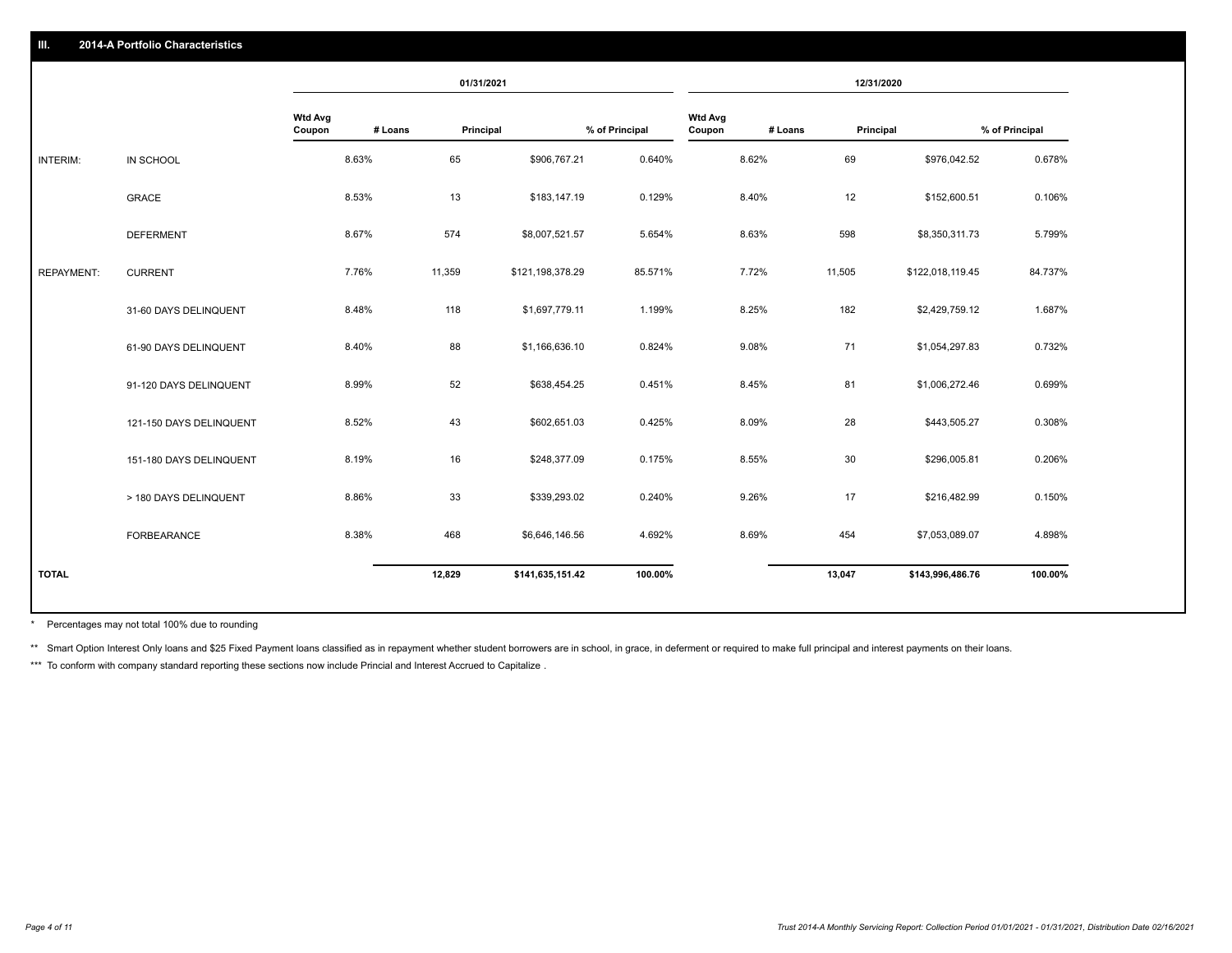|                                                         | 1/31/2021        | 12/31/2020       |
|---------------------------------------------------------|------------------|------------------|
| Pool Balance                                            | \$141,635,151.42 | \$143,996,486.76 |
| Total # Loans                                           | 12,829           | 13,047           |
| Total # Borrowers                                       | 10,123           | 10,296           |
| Weighted Average Coupon                                 | 7.87%            | 7.86%            |
| Weighted Average Remaining Term                         | 177.88           | 177.21           |
| Percent of Pool - Cosigned                              | 93.5%            | 93.5%            |
| Percent of Pool - Non Cosigned                          | 6.5%             | 6.5%             |
| Borrower Interest Accrued for Period                    | \$933,168.57     | \$941,636.30     |
| Outstanding Borrower Interest Accrued                   | \$4,067,899.84   | \$4,009,440.93   |
| Gross Principal Realized Loss - Periodic *              | \$64,108.90      | \$44,770.53      |
| Gross Principal Realized Loss - Cumulative *            | \$16,923,486.23  | \$16,859,377.33  |
| Delinquent Principal Purchased by Servicer - Periodic   | \$0.00           | \$0.00           |
| Delinquent Principal Purchased by Servicer - Cumulative | \$0.00           | \$0.00           |
| Recoveries on Realized Losses - Periodic                | \$68,850.33      | \$18,656.60      |
| Recoveries on Realized Losses - Cumulative              | \$1,949,261.39   | \$1,880,411.06   |
| Net Losses - Periodic                                   | $-$4,741.43$     | \$26,113.93      |
| Net Losses - Cumulative                                 | \$14,974,224.84  | \$14,978,966.27  |
| <b>Cumulative Gross Defaults</b>                        | \$16,923,486.23  | \$16,859,377.33  |
| Change in Gross Defaults                                | \$64,108.90      | \$44,770.53      |
| Non-Cash Principal Activity - Capitalized Interest      | \$138,041.21     | \$246,991.98     |
| Since Issued Total Constant Prepayment Rate (CPR) (1)   | 7.17%            | 7.22%            |
| <b>Loan Substitutions</b>                               | \$0.00           | \$0.00           |
| <b>Cumulative Loan Substitutions</b>                    | \$0.00           | \$0.00           |
| <b>Unpaid Master Servicing Fees</b>                     | \$0.00           | \$0.00           |
| <b>Unpaid Sub-Servicing Fees</b>                        | \$0.00           | \$0.00           |
| <b>Unpaid Administration Fees</b>                       | \$0.00           | \$0.00           |
| <b>Unpaid Carryover Master Servicing Fees</b>           | \$0.00           | \$0.00           |
| Unpaid Carryover Sub-Servicing Fees                     | \$0.00           | \$0.00           |
| Note Interest Shortfall                                 | \$0.00           | \$0.00           |

\* In accordance with the Sub-Servicer's current policies and procedures, after September 1, 2017 loans subject to bankruptcy claims generally will not be reported as a charged- off unless and until they are delinquent for

(1) Since Issued Total CPR calculations found in monthly servicing reports issued on or prior to September 15, 2015 originally included loans that were removed from the pool by the sponsor because they became ineligible fo between the cut-off date and settlement date. On October 5, 2015, Since Issued Total CPR calculations were revised to exclude these loans and all prior monthly servicing reports were restated. For additional information, s Issued CPR Methodology' found on page 11 of this report.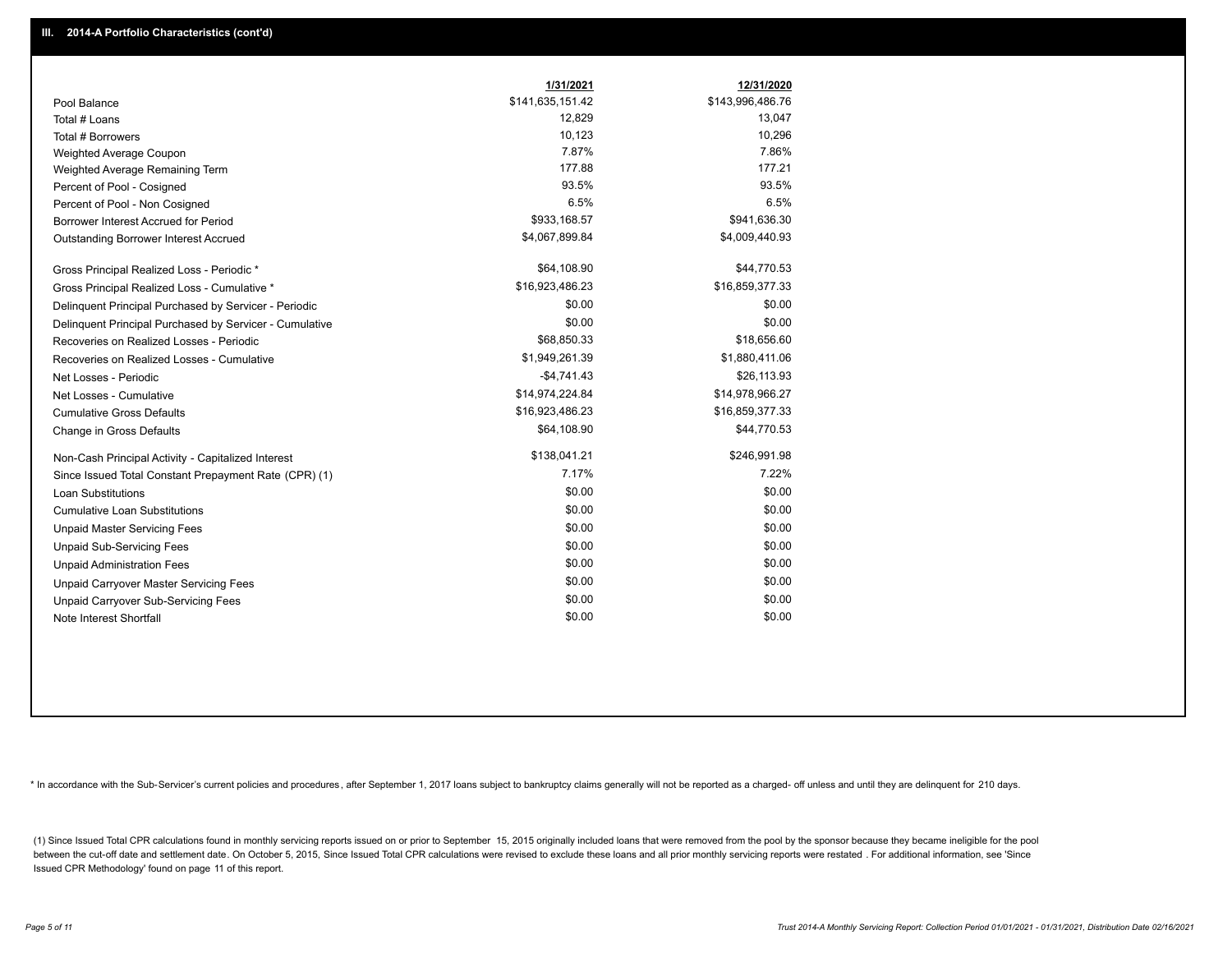## **IV. 2014-A Portfolio Statistics by Loan Program**

|                                                        | Weighted<br>Average | # LOANS | \$ AMOUNT        | $%$ *    |
|--------------------------------------------------------|---------------------|---------|------------------|----------|
| - Smart Option Deferred Loans                          | 8.22%               | 6,579   | \$73,636,776.52  | 51.990%  |
| - Smart Option Fixed Pay Loans                         | 7.79%               | 3,734   | \$49,741,151.90  | 35.119%  |
| - Smart Option Interest-Only Loans                     | 6.72%               | 2,516   | \$18,257,223.00  | 12.890%  |
| - Other Loan Programs                                  | 0.00%               | 0.00    | \$0.00           | 0.000%   |
| <b>Total</b>                                           | 7.87%               | 12,829  | \$141,635,151.42 | 100.000% |
| Prime Indexed Loans -- Monthly Reset Adjustable        |                     |         | \$0.00           |          |
| Prime Indexed Loans -- Monthly Reset Non-Adjustable    |                     |         | \$0.00           |          |
| Prime Indexed Loans -- Quarterly Reset Adjustable      |                     |         | \$0.00           |          |
| Prime Indexed Loans -- Quarterly Reset Non-Adjustable  |                     |         | \$0.00           |          |
| Prime Indexed Loans -- Annual Reset                    |                     |         | \$0.00           |          |
| <b>T-Bill Indexed Loans</b>                            |                     |         | \$0.00           |          |
| <b>Fixed Rate Loans</b>                                |                     |         | \$18,324,830.51  |          |
| <b>LIBOR Indexed Loans</b>                             |                     |         | \$123,310,320.91 |          |
|                                                        |                     |         |                  |          |
| * Note: Percentages may not total 100% due to rounding |                     |         |                  |          |

To conform with company standard reporting these sections now include Princial and Interest Accrued to Capitalize .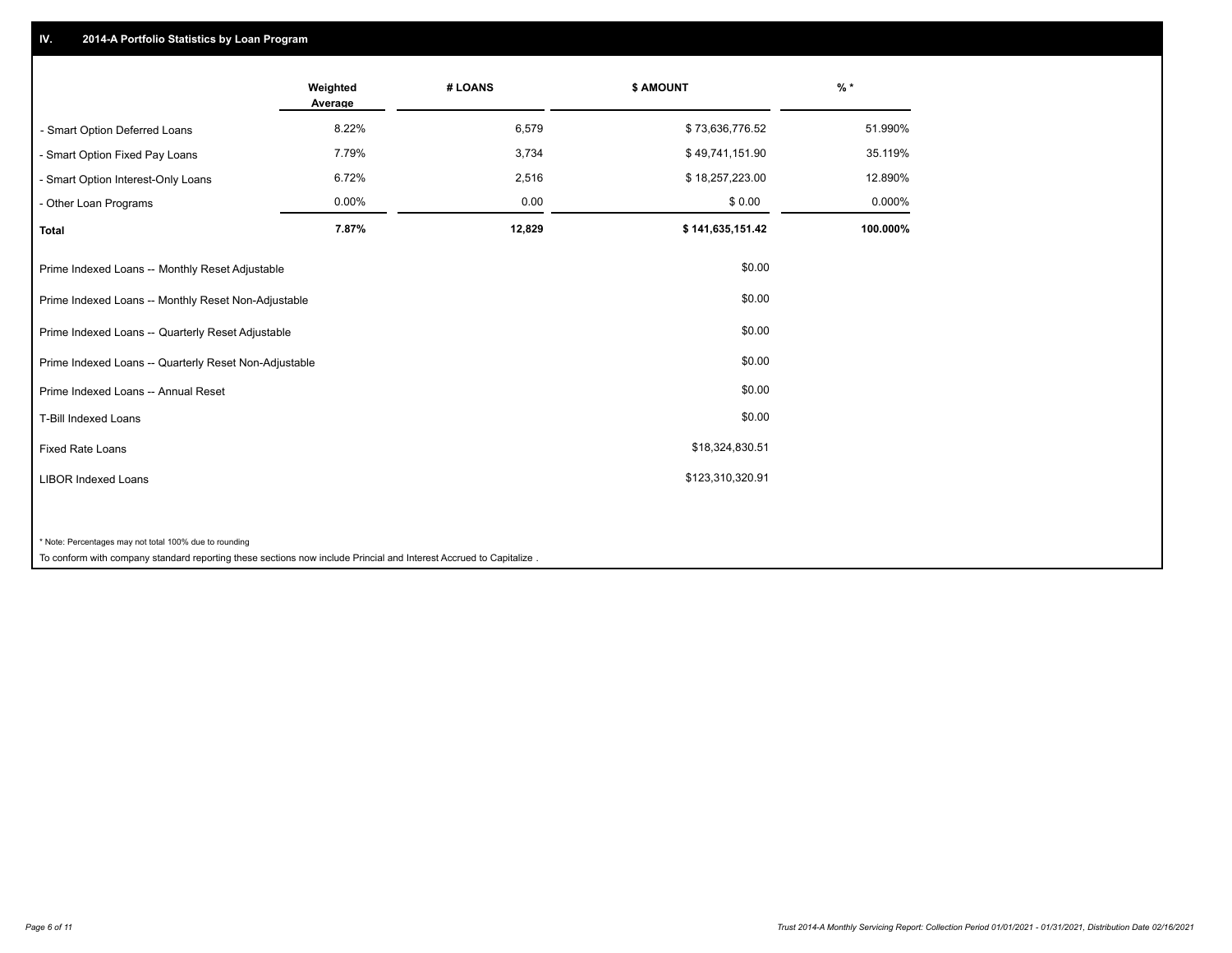| ۷. | 2014-A Reserve Account and Principal Distribution Calculations                                                                                                                                |                  |  |
|----|-----------------------------------------------------------------------------------------------------------------------------------------------------------------------------------------------|------------------|--|
| А. | <b>Reserve Account</b>                                                                                                                                                                        |                  |  |
|    | Specified Reserve Account Balance                                                                                                                                                             | \$958,735.00     |  |
|    | Actual Reserve Account Balance                                                                                                                                                                | \$958,735.00     |  |
| В. | <b>Principal Distribution Amount</b>                                                                                                                                                          |                  |  |
|    | <b>Class A Notes Outstanding</b><br>i.                                                                                                                                                        | \$63,810,284.70  |  |
|    | Pool Balance<br>ii.                                                                                                                                                                           | \$141,635,151.42 |  |
|    | First Priority Principal Distribution Amount (i - ii)<br>iii.                                                                                                                                 | \$0.00           |  |
|    | Class A and B Notes Outstanding<br>iv.                                                                                                                                                        | \$99,810,284.70  |  |
|    | First Priority Principal Distribution Amount<br>V.                                                                                                                                            | \$0.00           |  |
|    | Pool Balance<br>vi.                                                                                                                                                                           | \$141,635,151.42 |  |
|    | Specified Overcollateralization Amount<br>vii.                                                                                                                                                | \$42,490,545.43  |  |
|    | viii. Regular Principal Distribution Amount (iv - v) - (vi - vii)                                                                                                                             | \$665,678.71     |  |
|    |                                                                                                                                                                                               |                  |  |
|    | <b>Notes Outstanding</b><br>ix.                                                                                                                                                               | \$141,810,284.70 |  |
|    | First Priority Principal Distribution Amount<br>х.                                                                                                                                            | \$0.00           |  |
|    | Regular Principal Distribution Amount<br>xi.                                                                                                                                                  | \$665,678.71     |  |
|    | Available Funds (after payment of waterfall items A through J) *<br>xii.                                                                                                                      | \$2,091,043.86   |  |
|    | xiii. Additional Principal Distribution Amount (min(ix - x - xi, xiii))                                                                                                                       | \$1,045,521.93   |  |
|    | * Represents 50% of value if the principal balance of the notes is greater than 10% of initial principal balance of the notes or the Class A and Class B note are reduced to 0, otherwise the |                  |  |

full value is shown.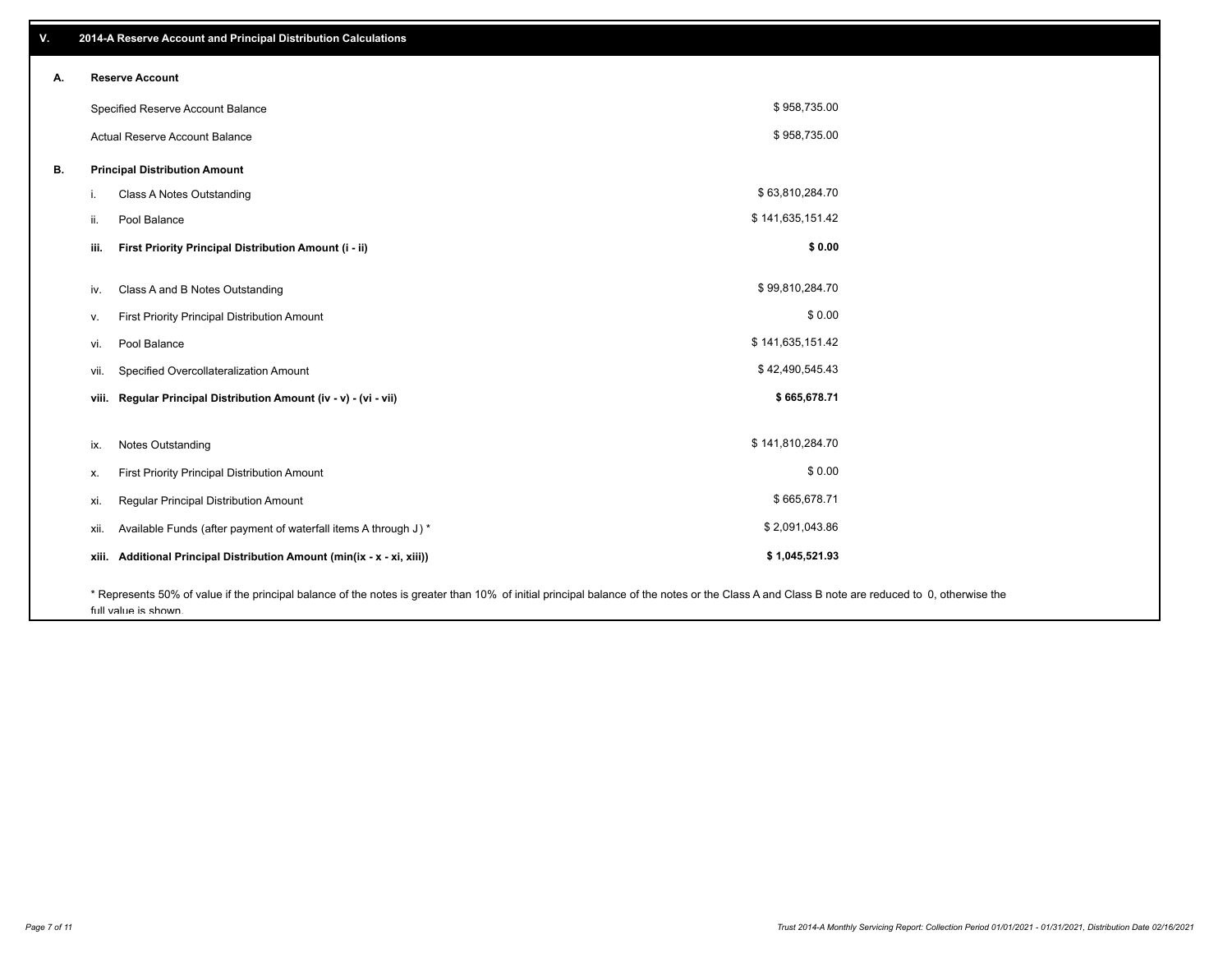| 2014-A Waterfall for Distributions<br>VI.                                                                                                                                                             |                    |                      |
|-------------------------------------------------------------------------------------------------------------------------------------------------------------------------------------------------------|--------------------|----------------------|
|                                                                                                                                                                                                       | Paid               | <b>Funds Balance</b> |
| <b>Total Available Funds</b>                                                                                                                                                                          |                    | \$3,241,860.32       |
| Α<br><b>Trustee Fees</b>                                                                                                                                                                              | \$0.00             | \$3,241,860.32       |
| B<br>i. Master Servicing Fees                                                                                                                                                                         | \$5,973.96         | \$3,235,886.36       |
| ii. Sub-Servicing Fees                                                                                                                                                                                | \$97,322.30        | \$3,138,564.06       |
| C<br>i. Administration Fees                                                                                                                                                                           | \$6,667.00         | \$3,131,897.06       |
| ii. Unreimbursed Administrator Advances plus any Unpaid                                                                                                                                               | \$0.00             | \$3,131,897.06       |
| D<br>Class A Noteholders Interest Distribution Amount                                                                                                                                                 | \$97,674.49        | \$3,034,222.57       |
| Е<br><b>First Priority Principal Payment</b>                                                                                                                                                          | \$0.00             | \$3,034,222.57       |
| F<br>Class B Noteholders Interest Distribution Amount                                                                                                                                                 | \$120,000.00       | \$2,914,222.57       |
| G<br>Class C Noteholders Interest Distribution Amount                                                                                                                                                 | \$157,500.00       | \$2,756,722.57       |
| н<br><b>Reinstatement Reserve Account</b>                                                                                                                                                             | \$0.00             | \$2,756,722.57       |
| Regular Principal Distribution                                                                                                                                                                        | \$665,678.71       | \$2,091,043.86       |
| i. Carryover Master Servicing Fees<br>J                                                                                                                                                               | \$0.00             | \$2,091,043.86       |
| ii. Carryover Sub-servicing Fees                                                                                                                                                                      | \$0.00             | \$2,091,043.86       |
| Κ<br>Additional Principal Distribution Amount                                                                                                                                                         | \$1,045,521.93     | \$1,045,521.93       |
| Unpaid Expenses of Trustee<br>L                                                                                                                                                                       | \$0.00             | \$1,045,521.93       |
| М<br>Unpaid Expenses of Administrator                                                                                                                                                                 | \$0.00             | \$1,045,521.93       |
| N<br>Remaining Funds to the Excess Distribution Certificateholder                                                                                                                                     | \$1,045,521.93     | \$0.00               |
| <b>Waterfall Conditions</b>                                                                                                                                                                           |                    |                      |
|                                                                                                                                                                                                       |                    |                      |
| <b>Class C Noteholders' Interest Distribution Condition</b><br>А.                                                                                                                                     |                    |                      |
| Pool Balance<br>i.                                                                                                                                                                                    | \$141,635,151.42   |                      |
| ii.<br>Class A and B Notes Outstanding                                                                                                                                                                | \$99,810,284.70    |                      |
| Class C Noteholders' Interest Distribution Ratio (i / ii)<br>iii.<br>Minimum Ratio                                                                                                                    | 141.90%<br>110.00% |                      |
| iv.<br>Is the Class C Noteholders' Interest Distribution Condition Satisfied (iii > iv)<br>v.                                                                                                         | Y                  |                      |
|                                                                                                                                                                                                       |                    |                      |
| * Note: If the Class C Noteholders' Interest Distribution Condition is satisfied then the amount of interest accrued at the Class C Rate for the Accrual Period is Released on the distribution Date. |                    |                      |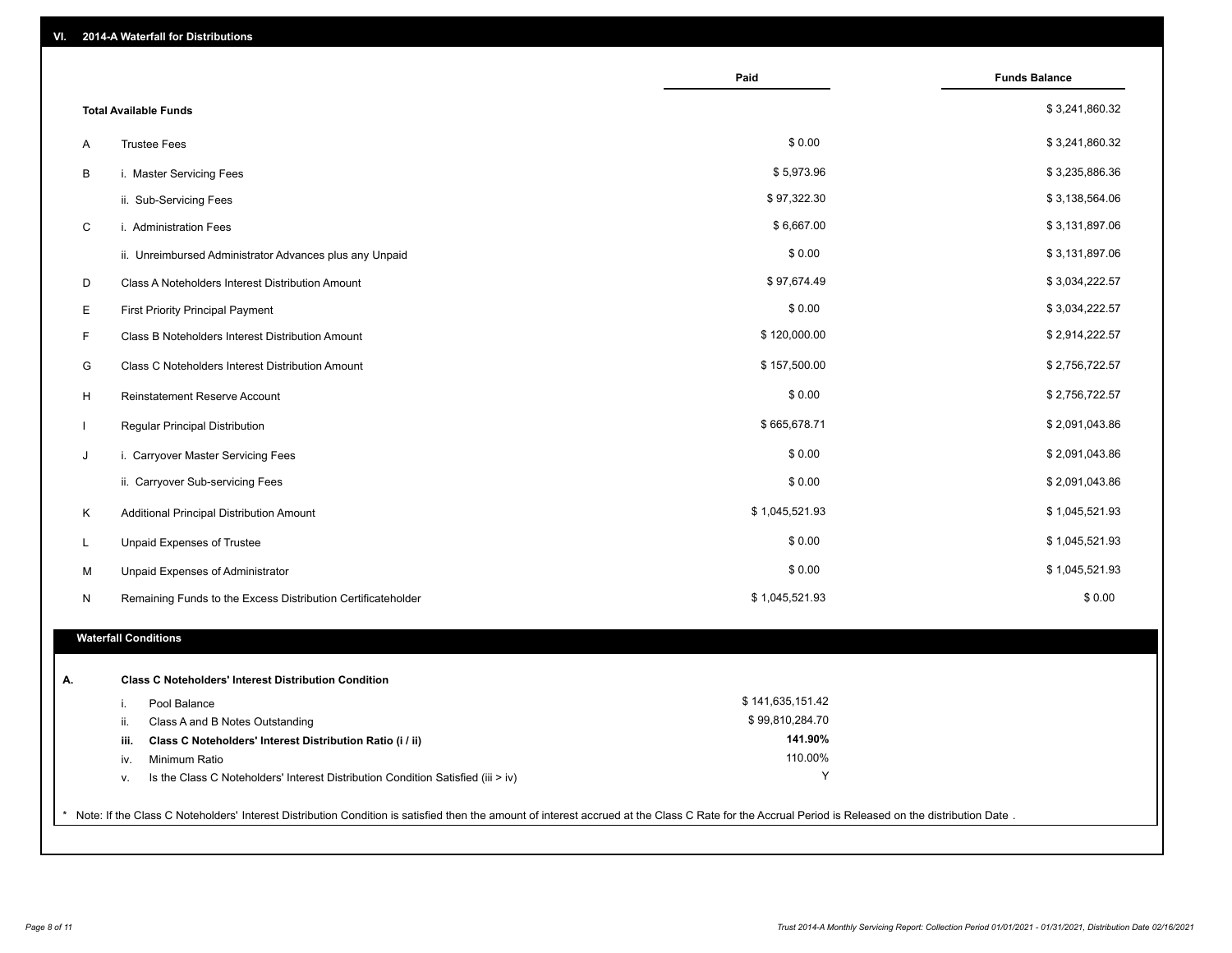| <b>Distribution Amounts</b>                                |                         |                         |                         |
|------------------------------------------------------------|-------------------------|-------------------------|-------------------------|
|                                                            | A <sub>2</sub> A        | A2B                     | A <sub>3</sub>          |
| Cusip/Isin                                                 | 784456AB1               | 784456AC9               | 784456AD7               |
| <b>Beginning Balance</b>                                   | \$6,905,142.35          | \$6,905,142.35          | \$50,000,000.00         |
| Index                                                      | <b>FIXED</b>            | <b>LIBOR</b>            | <b>LIBOR</b>            |
| Spread/Fixed Rate                                          | 3.05%                   | 1.15%                   | 1.50%                   |
| Record Date (Days Prior to Distribution)                   | 1 NEW YORK BUSINESS DAY | 1 NEW YORK BUSINESS DAY | 1 NEW YORK BUSINESS DAY |
| <b>Accrual Period Begin</b>                                | 1/15/2021               | 1/15/2021               | 1/15/2021               |
| <b>Accrual Period End</b>                                  | 2/15/2021               | 2/16/2021               | 2/16/2021               |
| Daycount Fraction                                          | 0.08333333              | 0.08888889              | 0.08888889              |
| Interest Rate*                                             | 3.05000%                | 1.27650%                | 1.62650%                |
| <b>Accrued Interest Factor</b>                             | 0.002541667             | 0.001134666             | 0.001445778             |
| <b>Current Interest Due</b>                                | \$17,550.57             | \$7,835.03              | \$72,288.89             |
| Interest Shortfall from Prior Period Plus Accrued Interest | $\mathsf{\$}$ -         | $$ -$                   | $\frac{2}{3}$ -         |
| <b>Total Interest Due</b>                                  | \$17,550.57             | \$7,835.03              | \$72,288.89             |
| <b>Interest Paid</b>                                       | \$17,550.57             | \$7,835.03              | \$72,288.89             |
| <b>Interest Shortfall</b>                                  | $\mathsf{\$}$ -         | $\mathsf{\$}$ -         | $$ -$                   |
| <b>Principal Paid</b>                                      | \$855,600.32            | \$855,600.32            | $$ -$                   |
| <b>Ending Principal Balance</b>                            | \$6,049,542.03          | \$6,049,542.03          | \$50,000,000.00         |
| Paydown Factor                                             | 0.012582358             | 0.012582358             | 0.000000000             |
| <b>Ending Balance Factor</b>                               | 0.088963853             | 0.088963853             | 1.000000000             |

\* Pay rates for Current Distribution. For the interest rates applicable to the next distribution date, please see https://www.salliemae.com/about/investors/data/SMBabrate.txt.

**VII. 2014-A Distributions**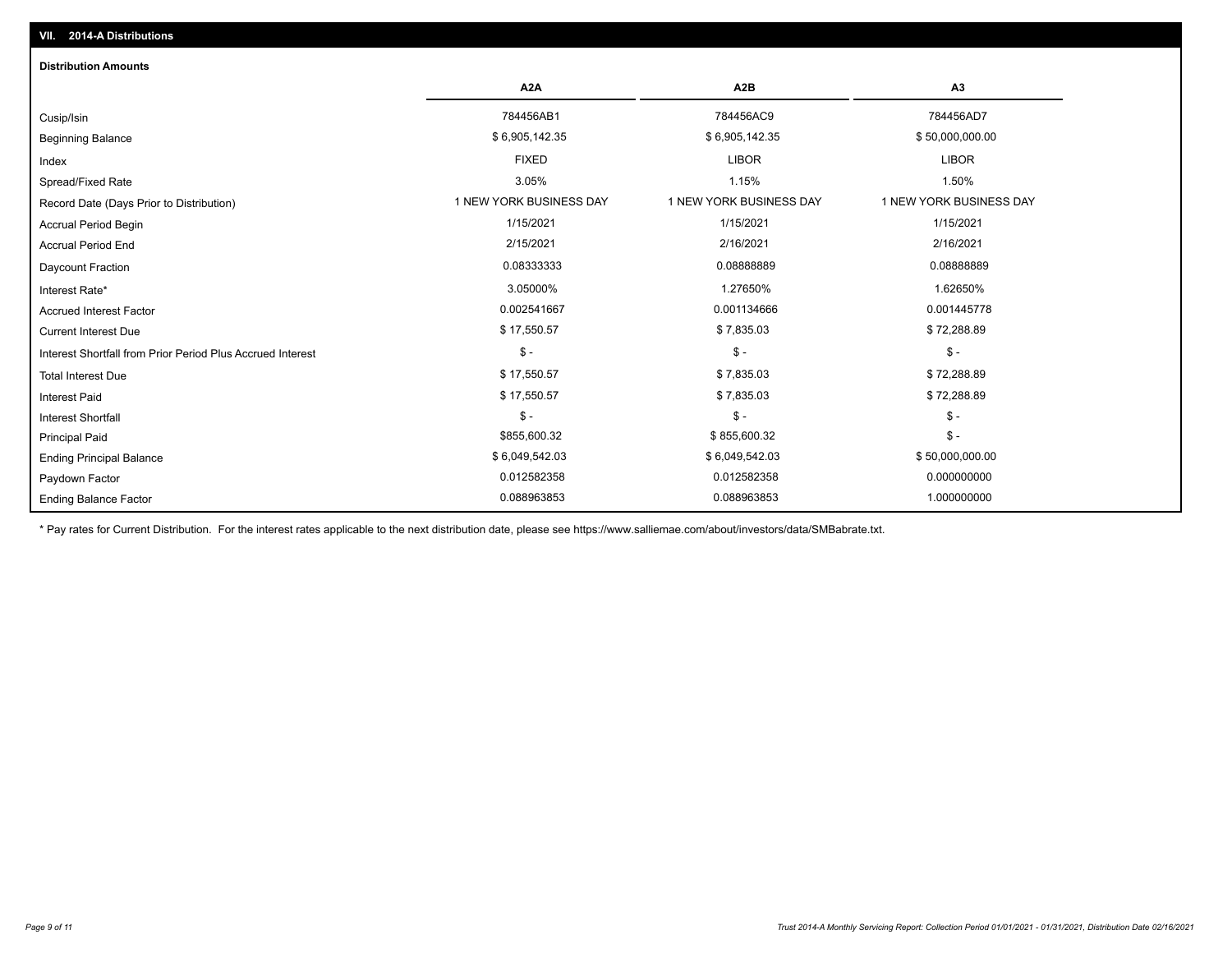| <b>Distribution Amounts</b>                                |                         |                         |
|------------------------------------------------------------|-------------------------|-------------------------|
|                                                            | в                       | C                       |
| Cusip/Isin                                                 | 784456AE5               | 784456AF2               |
| <b>Beginning Balance</b>                                   | \$36,000,000.00         | \$42,000,000.00         |
| Index                                                      | <b>FIXED</b>            | <b>FIXED</b>            |
| Spread/Fixed Rate                                          | 4.00%                   | 4.50%                   |
| Record Date (Days Prior to Distribution)                   | 1 NEW YORK BUSINESS DAY | 1 NEW YORK BUSINESS DAY |
| <b>Accrual Period Begin</b>                                | 1/15/2021               | 1/15/2021               |
| <b>Accrual Period End</b>                                  | 2/15/2021               | 2/15/2021               |
| Daycount Fraction                                          | 0.08333333              | 0.08333333              |
| Interest Rate*                                             | 4.00000%                | 4.50000%                |
| <b>Accrued Interest Factor</b>                             | 0.003333333             | 0.003750000             |
| <b>Current Interest Due</b>                                | \$120,000.00            | \$157,500.00            |
| Interest Shortfall from Prior Period Plus Accrued Interest | $\mathsf{\$}$ -         | $\mathsf{\$}$ -         |
| <b>Total Interest Due</b>                                  | \$120,000.00            | \$157,500.00            |
| <b>Interest Paid</b>                                       | \$120,000.00            | \$157,500.00            |
| <b>Interest Shortfall</b>                                  | $\frac{1}{2}$           | $$ -$                   |
| <b>Principal Paid</b>                                      | $\mathsf{\$}$ -         | $$ -$                   |
| <b>Ending Principal Balance</b>                            | \$36,000,000.00         | \$42,000,000.00         |
| Paydown Factor                                             | 0.000000000             | 0.000000000             |
| <b>Ending Balance Factor</b>                               | 1.000000000             | 1.000000000             |

\* Pay rates for Current Distribution. For the interest rates applicable to the next distribution date, please see https://www.salliemae.com/about/investors/data/SMBabrate.txt.

**VII. 2014-A Distributions**